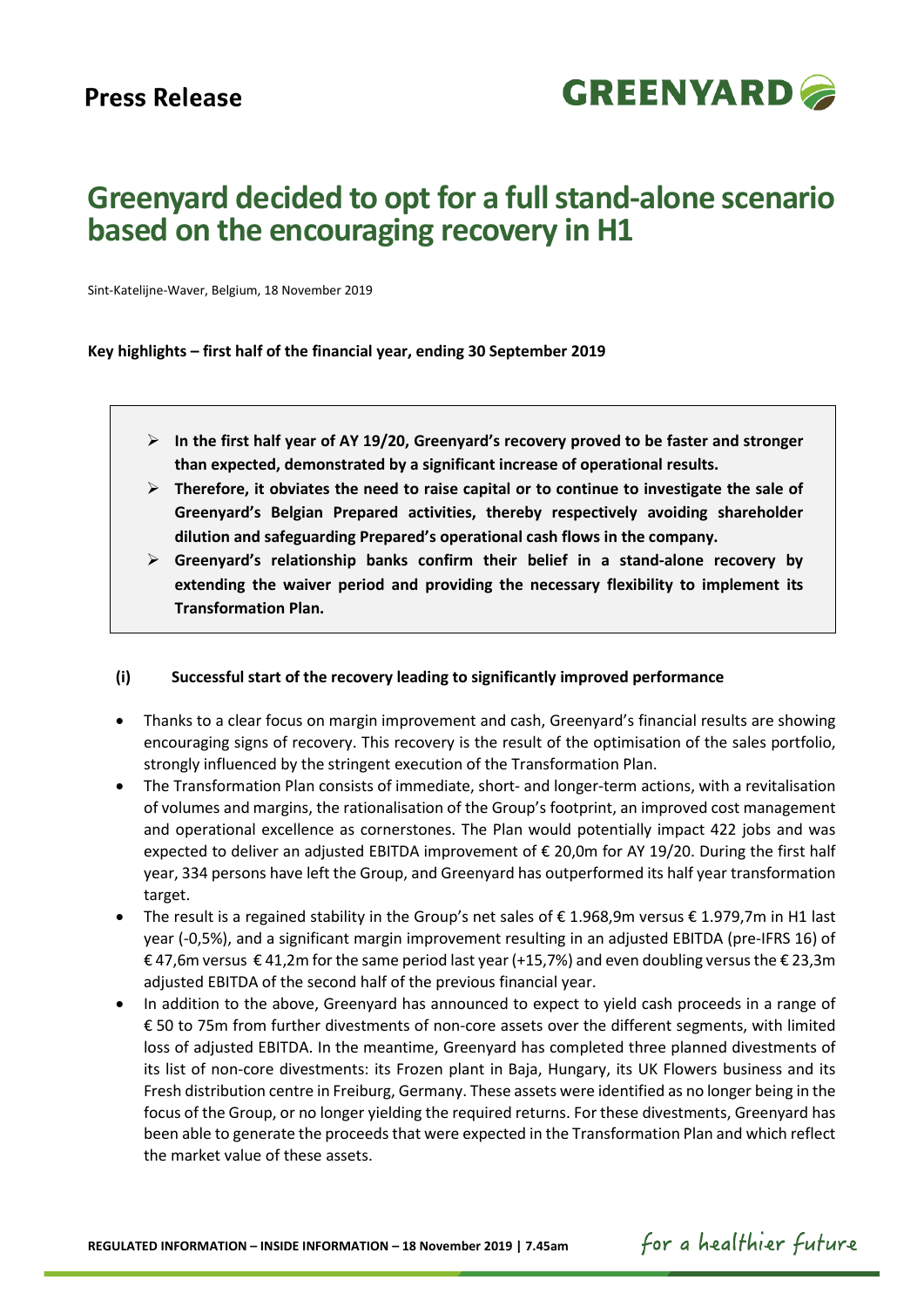- Several partnerships have been realised in the first half of the financial year as announced in previous press releases. These new partnerships are expected to gradually secure additional sales and decrease margin volatility going forward. They constitute the next step in building close and integrated customer relationships; with a full offering in fruit, vegetables and related services. Greenyard is dedicated to working closely with its customers to create value in the entire chain by making it more efficient and improving quality. This will prove to be the basis for anchoring the Group's future profitability.
- Building partnerships requires a gradual integration process. Therefore, some of the announced partnerships are expected to already start delivering a (limited) positive influence on the results in the second half of the financial year, while others are expected to generate a positive impact for the next financial year and onwards.

#### **(ii) Stand-alone recovery**

- Due to the continuing and faster than anticipated recovery during H1, sharp focus on the Transformation Plan, combined with the expected positive effects of the new partnerships, are expected to enable Greenyard to further deleverage on its own strength with its current portfolio combining Fresh, Frozen and Prepared activities. This organic recovery obviatesthe need for a capital increase or sale of the Belgian Prepared activities.
- The stand-alone alternative, without capital increase and without sale of the Belgian Prepared activities, is the preferred option as it avoids dilution for Greenyard's existing shareholders and allows Greenyard to preserve and use the full positive cash generation of its entire portfolio of activities for the further deleveraging of the Group.
- Greenyard has reached an agreement with its relationship banks. The main elements are: (i) the extension of the waiver period until the refinancing moment in December 2021, (ii) the confirmation of their trust in management to further deliver the Transformation Plan and (iii) a normalisation of costs related to its facilities.

#### **(iii) Outlook**

- On the back of current expectations and progress of its Transformation Plan, Greenyard expects its adjusted EBITDA (pre-IFRS 16) for the full AY 19/20 to land between € 88-93m.
- The planned non-core divestments, together with a positive recovery of its adjusted EBITDA, strengthen Greenyard to gradually reduce its leverage from its own cash generation from the current (pre-IFRS 16) leverage ratio (Net financial debt/LTM adjusted EBITDA) of 7,2x to a leverage ratio around 4,0x by the end of the waiver period (December 2021) and between 3,0x and 4,0x in the subsequent year.
- Based on the current recovery, as well as the regained trust of its customers, financial and other stakeholders, Greenyard is working towards restoring its balance sheet over the medium-term while preserving and creating value for all its stakeholders.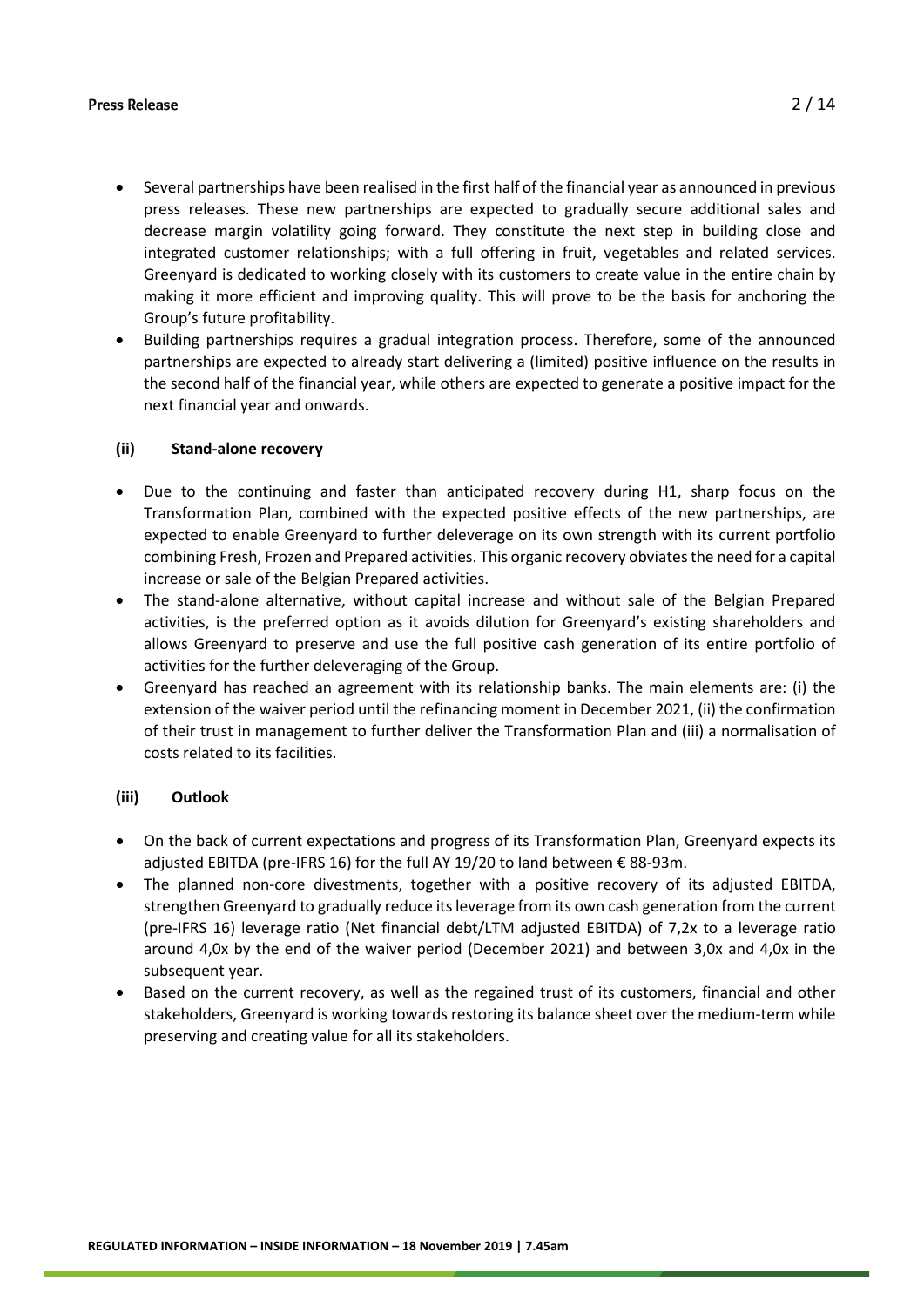**Hein Deprez, co-CEO Greenyard** comments: *"Greenyard and our colleagues have shown great resilience and fought back hard. We were able to secure new partnerships with our customers, solidifying our customers' trust, but also leading the way in changing the traditional way of working in our sector.* 

*These partnerships demonstrate that it is possible to work closely together with our customers with a joint focus on the consumer and on sustainability, while at the same time creating value for all stakeholders in the value chain."*

**Marc Zwaaneveld, co-CEO Greenyard** continues: "*The stringent execution of our Transformation Plan, on top of these new partnerships, emphasises the importance we attach to becoming a financially healthy company again. We continue to drive this continuous improvement and transformation process while embedding it in a dynamic and transparent company culture.* 

*The Transformation Plan not only entails a cultural change, but it is also fostered by the combination of years of experience, industry knowledge and external new insights. This leads to an improved way of working, enhancing both the quality towards our customers and our internal quality. This will prove to be the stepping stone for Greenyard to take a leading role in the industry.* 

*However, we are not there yet. We are still in the midst of our transformation period. A transformation is naturally associated with variability and uncertainty, particularly in the initial phases of transformational periods. Nevertheless, even in this transformational period, we are confident that we can increasingly bolster our Group for the future and will do this gradually over the upcoming periods. We keep working diligently in pursuit of continuous improvements and stable partnerships, revitalising Greenyard while doing so."*

#### **Key financial figures – first half of the financial year, ending 30 September 2019**

- **Sales.** Greenyard has been able to secure its volumes and to stabilise its Group sales as net sales ended at € 1.968,9m, just below last year's H1 net sales of € 1.979,7m (-0,5%, of which 0,1% positive FX impact and -1,1% internal growth).
	- $\circ$  Net Sales for the Fresh segment were down 2,1%, from € 1.647,9m to € 1.612,6m, due to (i) the termination of certain (loss-making) sales volumes and (ii) season pressure on certain categories such as grapes, melons, avocados and citrus. This effect has not yet been fully offset by volumes for the partnerships that are ramping up. However, Greenyard sees a steady improvement over the last months.
	- o Net Sales for the Long Fresh segment increased from € 331,8m to € 356,3m, being a marked increase of 7,4%, mainly driven by higher volumes, particularly in the food service and industry channel.
- **Adjusted EBITDA.** In line with our upwards revised guidance for the first half of the year (pre-IFRS 16), adjusted EBITDA for Greenyard's continuing operations significantly increased from € 41,2m in the first half of last year to € 47,6m (+ 15,7%), reflecting a margin improvement of 0,3% from 2,1% to 2,4%, showing Greenyard's efforts to recover and protect the margin of its business.
	- $\circ$  Fresh: adjusted EBITDA for the first half year amounted to € 24,6m (+ 13,6%), significantly higher mainly due to strong cost control, headcount decrease, efficiencies improvement and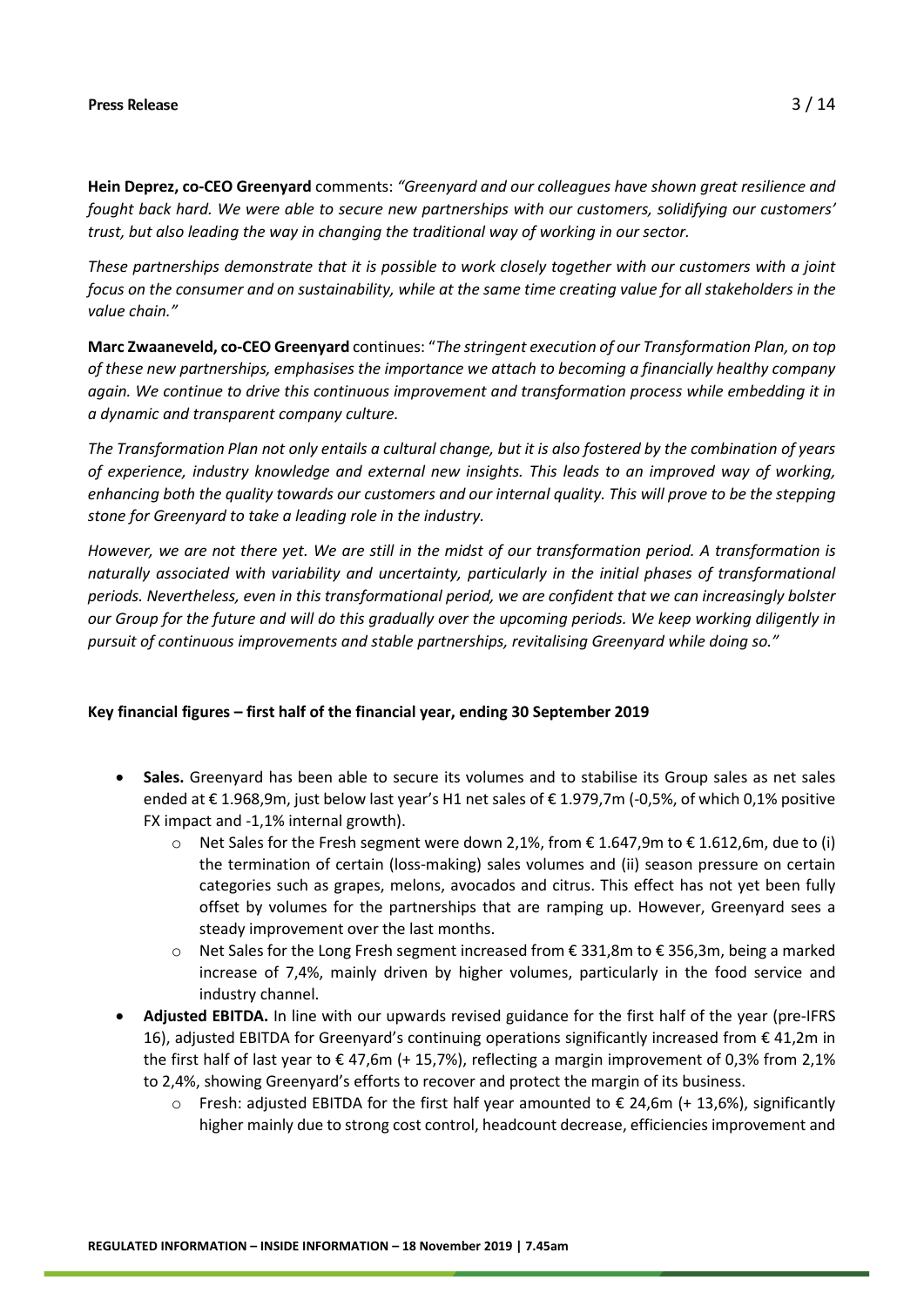waste control offsetting slightly lower volumes and margin pressure on avocados and citrus. The margin improved by 20bps from 1,3% to 1,5%.

- $\circ$  Long Fresh: adjusted EBITDA for the first half year amounted to € 24,3m versus € 20,5m last year (+18,6%), resulting in a margin improvement of 65bps from 6,2% to 6,8% thanks to better capacity utilisation, cost control and internal growth.
- **Impairments.** Greenyard has booked a one-off 'non cash' impairment of € -29,5m due to fair value adjustments on certain non-core, underperforming assets.
- **Interest expense.** Interest has increased due to the high utilisation of the credit lines due to the seasonal impact, one-off costs related to the financial arrangements with its relationship banks, and the impact of IFRS 16 on leasing. Please note that the last payment of interest on the retail bond was executed in July when repaying the bond.
- **Tax.** The effective tax rate for the first half year is close to zero, which can be explained by the deferred tax income position that is offset with the current tax liability.
- **Net result.** Consequently, the net result from continuing operations amounts to a loss of € -44,9m this year, versus  $\epsilon$  -68,1m in H1 of last year.
- **Net financial debt.** Net financial debt increased by € 46,8m to € 503,0m from € 456,3m in March 2019, mainly due to seasonal impacts. Greenyard was able to maintain its leverage ratio stable at 7,2x (pre-IFRS 16), despite the seasonal effect, and the fact that the low H2 results of last year (being € 23,3m) is still included. As the last half year effect of the H2 results will fade out, Greenyard will organically deleverage in a substantial way in the coming period.
- **IFRS 16.** The impact of IFRS 16 on Greenyard's EBITDA amounts to € 18,3m (half year impact) versus an interest and depreciation amount of € 21,4m previously. The Group's lease liability amounts to € 229,6m consequent to its strategy to be an asset-light group in the Fresh segment but owning the factories in Long Fresh segment.
- **CAPEX.** CAPEX for the first half year amounted to  $€ 12,9m$ , versus  $€ 40,2m$  (or  $€ 24,2m$  excluding overflow) for the same period last year. This year, the CAPEX need is lower due to the substantial investments in extending our footprint and upgrading our real estate/ equipment in the previous years. We expect CAPEX in the second half of the year to be higher due to projects e.g. extension of activities in Belgium and Netherlands, to be further delivered in H2.
- **Webcast details.** Participation to the webcast is possible by visiting the following [link](https://globalmeet.webcasts.com/starthere.jsp?ei=1272618&tp_key=27b11f305a) or through the following dial-in: +32 2 342 07 47 , Passcode: 47642245#. The call will begin promptly at 2:00pm (CET). An audio replay of the conference call will be made available on Greenyard's Investor Relations webpage in the coming days.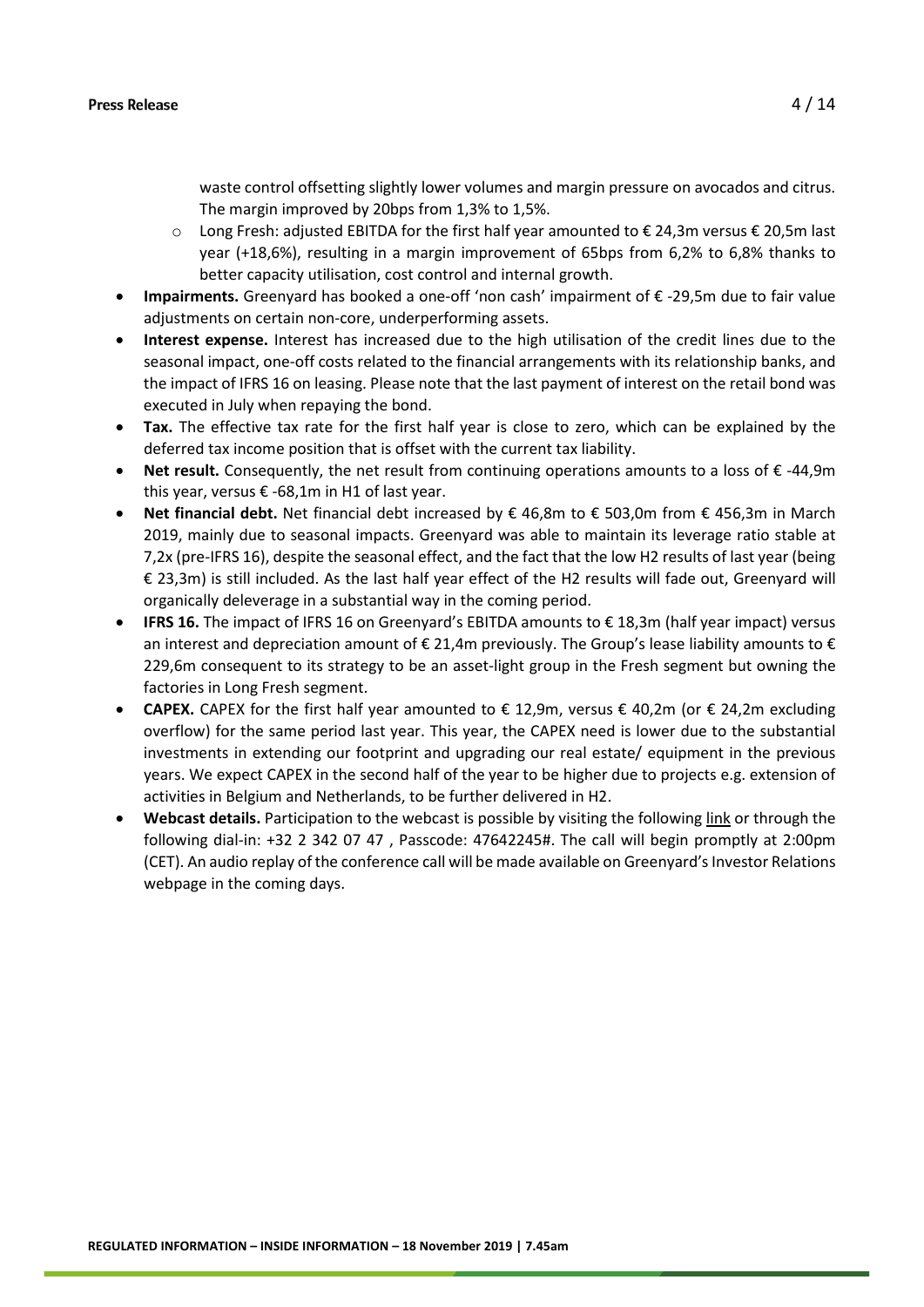### **Figure 1 – Key financials**

| <b>Key financials</b>                                          | H <sub>1</sub> 19/20 | $H1 18/19$ <sup>*</sup> | <b>Difference</b> |
|----------------------------------------------------------------|----------------------|-------------------------|-------------------|
| Sales (€'000 000)                                              | 1.968,9              | 1.979.7                 | $-0.5%$           |
| Adjusted EBITDA (€'000 000)                                    | 47,6                 | 41.2                    | 15,7%             |
| Adjusted EBITDA-margin %                                       | 2.4%                 | 2.1%                    |                   |
| Net result (€'000 000)                                         | $-44.9$              | $-68.1$                 |                   |
| EPS continuing operations $(\hat{\epsilon})$                   | $-1.05$              | $-1.57$                 |                   |
| NFD (€'000 000)                                                | 503.0                | 456.3                   | 10.2%             |
| Leverage                                                       | 7,2                  | 7.1                     |                   |
| * For NFD and leverage the reported figure is from March 2019. |                      |                         |                   |

#### **Segment review 1 – Fresh**

### **Figure 2 – Sales & Adjusted EBITDA evolution**

| <b>Fresh</b>             | H1 19/20  | H1 18/19  | <b>Difference</b> |
|--------------------------|-----------|-----------|-------------------|
|                          | €'000 000 | €'000 000 |                   |
| Sales                    | 1.612,6   | 1.647,9   | $-2,1%$           |
| Adjusted EBITDA          | 24,6      | 21,7      | 13,6%             |
| Adjusted EBITDA-margin % | 1,5%      | 1,3%      |                   |

Sales in the Fresh segment decreased (-2,1%) after the termination of certain loss-making transactions. After an FX correction (-0,1%), internal growth amounted to -3,0%.

Greenyard is heading towards a stabilisation of its volumes versus the first half of last year. This entails a recovery of the loss-making volumes that were terminated in Fresh as well as a resistance to the current market pressure on fruits and other categories (such as the consequences of an avocado shortage and citrus shortage) in several of its markets, partially offset by a growth in its partnerships.

Greenyard was able to reverse the negative trend in its adjusted EBITDA by a strong cost control, headcount reduction, efficiency improvements and waste control, offsetting lower volumes and margin pressure on avocados and citrus. Greenyard expects its margin to become less volatile over the coming periods thanks to an increasing part of sales being generated in the partnership models.

#### **2 – Long Fresh**

#### **Figure 3 – Sales & Adjusted EBITDA evolution**

| Long Fresh               | H1 19/20  | H1 18/19  | <b>Difference</b> |
|--------------------------|-----------|-----------|-------------------|
|                          | €'000 000 | €'000 000 |                   |
| Sales                    | 356,3     | 331,8     | 7,4%              |
| Adjusted EBITDA          | 24,3      | 20,5      | 18,6%             |
| Adjusted EBITDA-margin % | 6,8%      | 6,2%      |                   |

In its Long Fresh segment, Greenyard was able to generate an important volume increase, resulting in a 7,4% increase (of which -0,2% FX impact and an internal growth of 8,1%), proving the full recovery after its recall of last year. The additional volumes were mainly sold to customers in the food service and industry, resulting in a double-digit growth in this segment.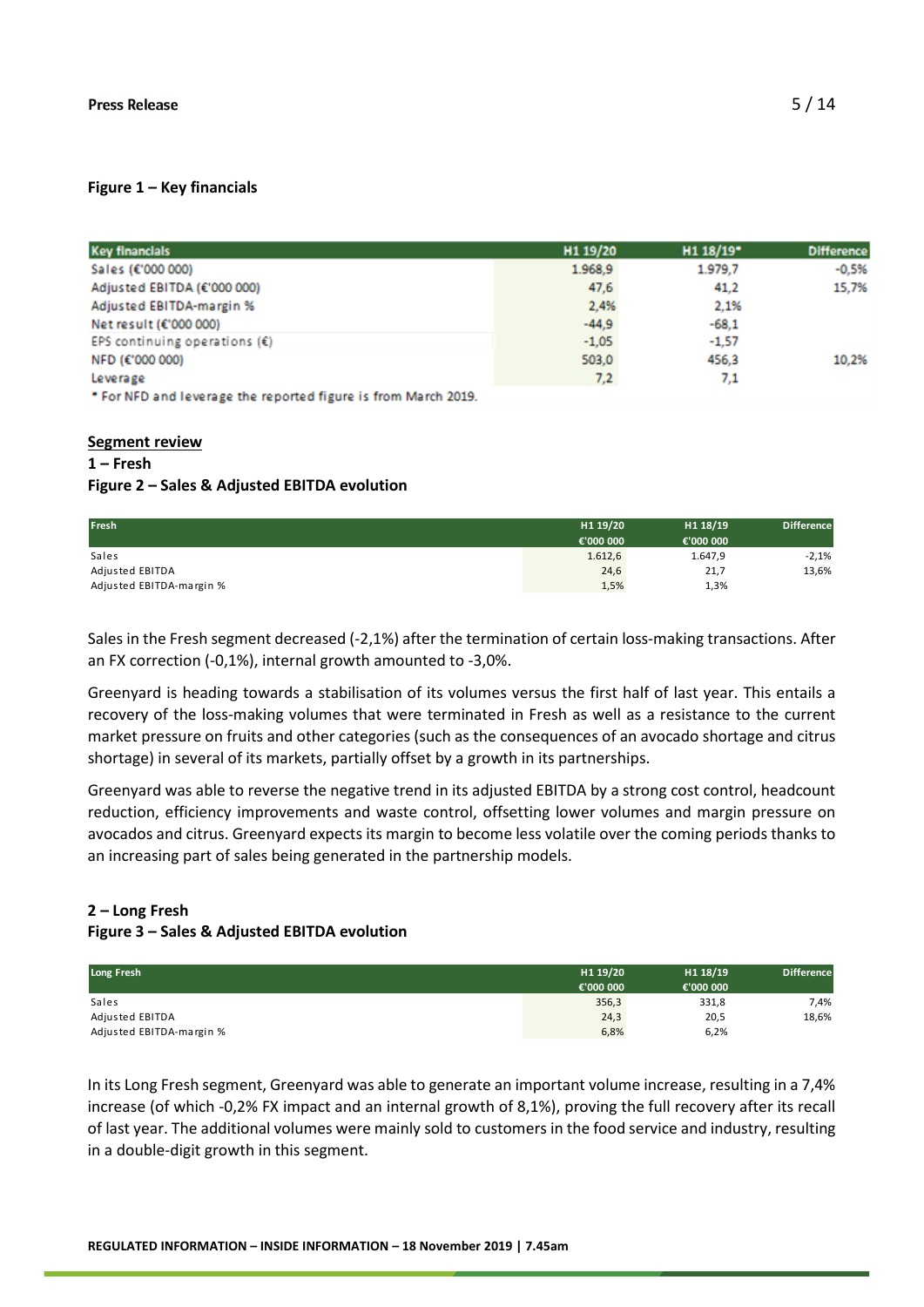Long Fresh has shown a better adjusted EBITDA than last year thanks to more efficient capacity utilisation as well as logistics and SG&A improvements. The increase of 18,6% was realised despite a slight impact from lower selling prices in mushrooms and the insourcing of corn after sale of our Frozen factory in Baja, Hungary.

### **Net Finance Income/ (Costs) Figure 4 – Net finance income / (costs)**

| Net finance income/cost (-) | H1 19/20  | H1 18/19  |
|-----------------------------|-----------|-----------|
|                             | €'000     | € $'000$  |
| Interest expense            | $-26.875$ | $-15.844$ |
| Interest income             | 356       | 215       |
| Other finance result        | $-3.097$  | $-681$    |
| <b>TOTAL</b>                | $-29.616$ | $-16.311$ |

Net finance income has increased from € -16,3m to € -29,6m due to high utilisation of the credit lines, oneoff costs related to the financial arrangements with its relationship banks, and interest related to leasing as a consequence of applying IFRS 16.

## **Income taxes & net result**

#### **Figure 5 – Income taxes and net result**

| <b>Consolidated income statement</b>                        | H1 19/20        | H1 18/19   |
|-------------------------------------------------------------|-----------------|------------|
|                                                             | €'000           | €'000      |
| <b>CONTINUING OPERATIONS</b>                                |                 |            |
| Profit/loss (-) before income tax                           | $-44.647$       | -59.687    |
| Income tax expense (-)/income                               | $-234$          | $-8.420$   |
| Profit/loss (-) for the period from continuing operations   | $-44.881$       | $-68.107$  |
| <b>DISCONTINUED OPERATIONS</b>                              |                 |            |
| Profit/loss (-) for the period from discontinued operations | $\qquad \qquad$ | $-44.850$  |
| <b>PROFIT/LOSS (-) FOR THE PERIOD</b>                       | $-44.881$       | $-112.957$ |
| Attributable to:                                            |                 |            |
| The shareholders of the Group                               | $-45.317$       | $-113.378$ |
| Non-controlling interests                                   | 436             | 421        |

The income tax as well as the effective tax rate for H1 19/20 are close to zero, which can be explained by the deferred tax income position that is offset with the current tax liability. The effective tax rate is impacted by the non-recognition of current year tax losses and by the tax impact on the impairment of assets.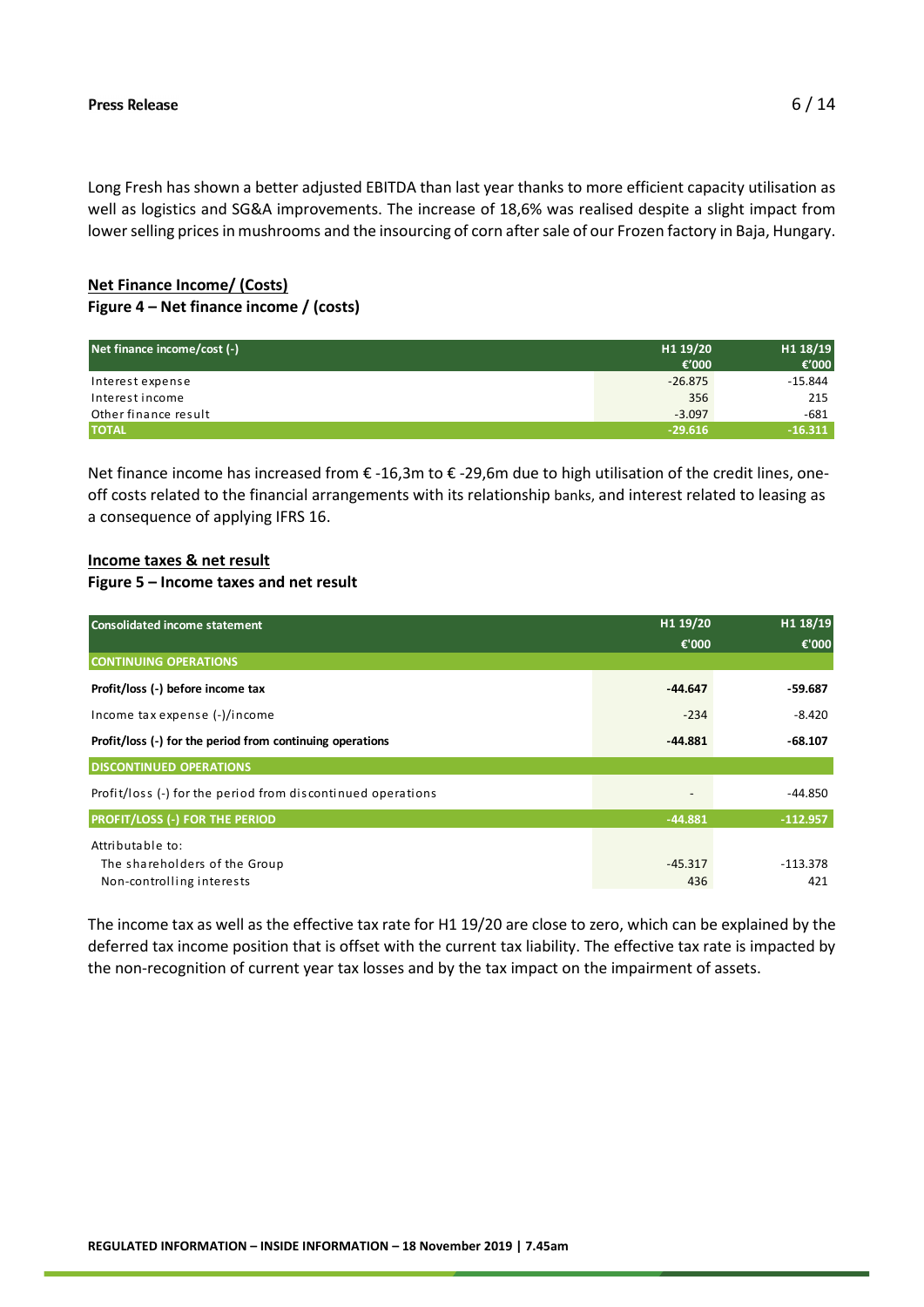# **Cash flow**

### **Figure 6 – Cash flow statement for the 6 month period ending 30 September 2019**

| <b>Consolidated statement of cash flows</b>                                                 | H1 19/20             | H1 18/19             |
|---------------------------------------------------------------------------------------------|----------------------|----------------------|
|                                                                                             | €'000                | €'000                |
| CASH, CASH EQUIVALENTS AND BANK OVERDRAFTS, OPENING BALANCE                                 | 67.186               | 57.432               |
| CASH FLOW FROM OPERATING ACTIVITIES (A)                                                     | 3.712                | $-39.470$            |
| <b>EBIT from continuing operations</b>                                                      | $-15.031$            | -43.376              |
| <b>EBIT from discontinued operations</b>                                                    | ÷                    | -43.566              |
| Income taxes paid                                                                           | $-1.738$             | $-1.288$             |
| <b>Adjustments</b>                                                                          | 71.270               | 113.485              |
| Fair value adjustments biological assets                                                    | 8                    | -476                 |
| Amortisation of intangible assets                                                           | 8.931                | 10.049               |
| Depreciation and impairment of property, plant & equipment and assets classified            | 68.842               | 26.577               |
| as held for sale                                                                            |                      |                      |
| Impairment on goodwill<br>Write-off on stock/trade receivables                              | ۰<br>52              | 76.185<br>6.078      |
| Increase/decrease (-) in provisions and employee benefit liabilities                        | $-7.240$             | $-3.975$             |
| Gain (-)/loss on disposal of property, plant & equipment                                    | $-1.102$             | -771                 |
| Result on change in control of equity accounted investments                                 | 1.375                |                      |
| Share based payments and other                                                              | 618                  |                      |
| Share of profit/loss (-) of equity accounted investments                                    | $-214$               | $-182$               |
| Increase (-) /decrease in working capital                                                   | $-50.788$            | $-64.726$            |
| Increase (-)/decrease in inventories                                                        | $-48.659$            | $-43.177$            |
| Increase (-)/decrease in trade and other receivables                                        | 11.813               | 23.295               |
| Increase/decrease (-) in trade and other payables                                           | $-13.942$            | $-44.843$            |
| CASH FLOW FROM INVESTING ACTIVITIES (B)                                                     | $-7.718$             | $-40.516$            |
| <b>Acquisitions (-)</b>                                                                     | $-14.019$            | $-43.635$            |
| Acquisition of intangible assets and property, plant & equipment                            | $-12.857$            | $-40.161$            |
| Acquisition of subsidiaries                                                                 | $-1.162$             | $-3.474$             |
| <b>Disposals</b>                                                                            | 6.301                | 3.119                |
| Disposal of intangible assets and property, plant & equipment                               | 6.301                | 1.851                |
| Disposal of associates/joint ventures                                                       | ÷                    | 1.268                |
| CASH FLOW FROM FINANCING ACTIVITIES (C)                                                     | 9.740                | 95.995               |
|                                                                                             |                      |                      |
| Dividend payment                                                                            | -45                  | $-11$                |
| Long- and short-term funds obtained                                                         | 88.632<br>$-180.346$ | 125.699<br>$-12.000$ |
| Long- and short-term funds paid<br>Net interests paid                                       | $-21.386$            | $-16.336$            |
| Other financial expenses                                                                    | $-415$               | -1.357               |
| Transfer from restricted cash                                                               | 123.300              |                      |
| NET INCREASE IN CASH AND CASH EQUIVALENTS (A+B+C)                                           | 5.734                | 16.009               |
|                                                                                             | 20                   | -606                 |
| Effect of exchange rate fluctuations                                                        |                      |                      |
| CASH, CASH EQUIVALENTS AND BANK OVERDRAFTS, CLOSING BALANCE                                 | 72.941               | 72.835               |
| Of which:                                                                                   |                      |                      |
|                                                                                             |                      |                      |
| Cash and cash equivalents                                                                   | 74.900               | 68.555               |
| <b>Bank overdrafts</b><br>Cash and cash equivalents related to disposal group held for sale | 1.961<br>2           | 49<br>4.328          |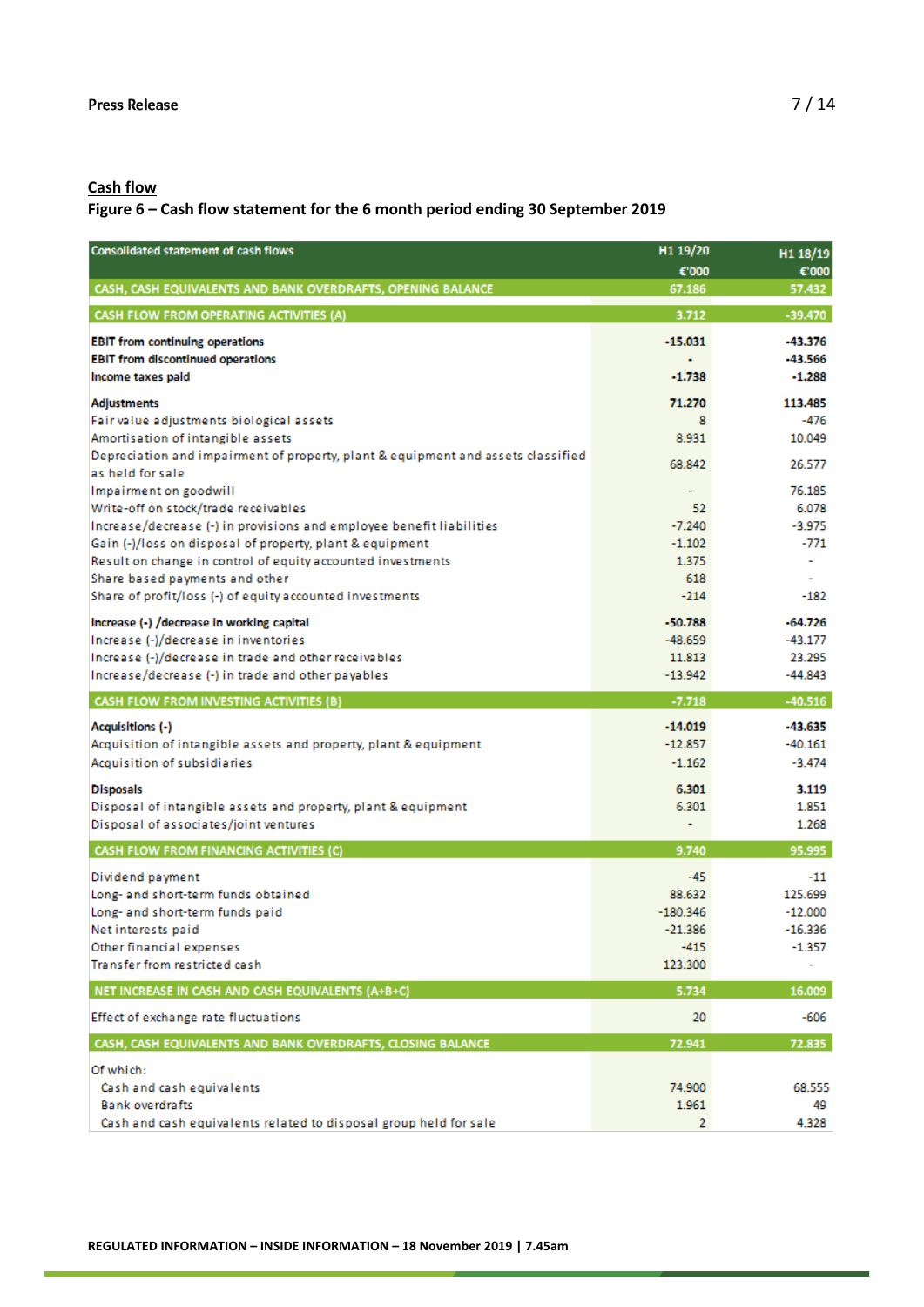Key elements:

- Cash flow from operating activities increased substantially to € 3.7m from € -39.5m, predominantly driven by a strong improvement in EBIT and an improved working capital versus the same period of last year.
- Cash flow from investing activities amounts to  $\epsilon$  -7,7m, representing a reduction of  $\epsilon$  32,8m for the first half of the year. Greenyard is able to do so as the investments in each of the segments in previous years allow it to operate at the highest standards and without urgent material investments over the short term, other than certain maintenance investments.
- Cash flow from financing activities reduced predominantly due to higher net interest paid and funds being repaid.

### **CAPEX**

Total CAPEX reached € 12,9, down from € 40,2 (excluding overflow from previous year: € 24,2m) for the same period of last year, representing a reduction of 68% or € 27,3m. In previous accounting years, substantial amounts of CAPEX have been invested to extend and renew Greenyard's footprint and keep the factories up to date to the extent that management is of the opinion that the above reduction will not have any consequences on the company.

In Fresh, the CAPEX was predominantly spent on an expansion in The Netherlands and Belgium, but also on IT projects across the countries and in Belgium on the replacement of a cooling installation.

In Long Fresh, CAPEX was spent predominantly in replacements and safety, health and environment.

### **Financial position Net financial debt**

Net financial debt on 30 September 2019 amounted to € 503,0, which implies an increase of € 46,8m versus March 2019. The increase is the result of (i) a better operational performance, (ii) the seasonal impact of the business on the working capital (particularly in Long Fresh), and (iii) financial costs due to the last payment of the interest on the retail bond paid in July, high utilisation of the credit lines due to the seasonal impact and one-off costs related to the financial arrangements with its relationship banks.

Greenyard was able to maintain its leverage ratio stable at 7,2x (pre-IFRS 16), despite the seasonal effect, and the fact that the low H2 results of last year (being  $\epsilon$  23,3m) is still included. As the last half year effect of the H2 results will fade out, Greenyard will organically deleverage in the coming period.

#### **Working capital**

Working capital increased by € 50,8m for the first 6 months of the AY, due to the seasonal impact of the business, and particularly the seasonal impact in the Long Fresh business. In the latter, the main production period coincides with the harvesting periods and ranges between beginning of the summer until end of the fall.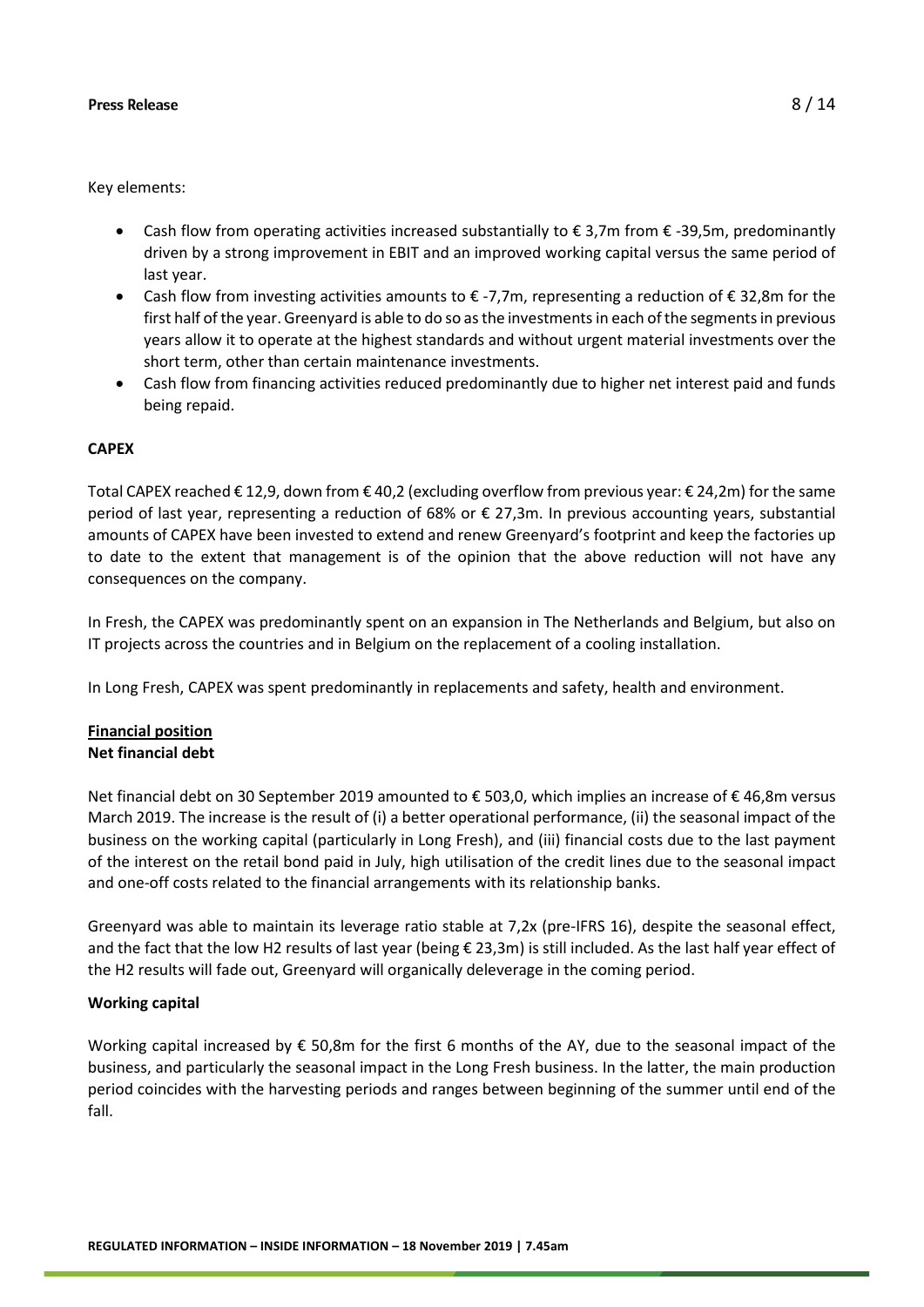#### **Outlook statement**

The Board of Directors and management reflect on an encouraging recovery that is resulting in positive results in the first half of the year. With the execution of the Transformation Plan being embedded in the company culture, along with the new partnerships for the future, Board and management believe that Greenyard continues to be well positioned to deliver profitable growth and unlock the potential of the business combination going forward.

#### **Subsequent events**

In October 2019 Greenyard divested Greenyard Flowers UK to Yellow Holdings Ltd for an amount of € 9,7m, consisting of  $\epsilon$  5,7m for the shares and  $\epsilon$  4,0m for the debt settlement.

On 15 November 2019 a new consent agreement was signed with its lending banks, as a result of which the covenants for the Facilities Agreement have been waived until 22 December 2021. More information regarding this consent agreement can be found in note 3. Going concern of the half year report.

#### **Change in consolidation perimeter**

The parent company of the Group is Greenyard NV, Sint-Katelijne-Waver, Belgium. The subsidiaries, associates, joint ventures and investments recorded at cost of the Group as per 30 September 2019 are the same as presented in the annual report as per 31 March 2019, apart from:

- In May 2019, Greenyard reached an agreement to increase the investment in Bardsley Fruit Enterprises (formerly known as Bardsley England). Greenyard now owns 51% of the shares.
- Greenyard acquired the remaining 50% of the shares in Lunasoft in May 2019.

#### **Declaration of the statutory auditor**

The statutory auditor has completed the limited review, for which we refer to the half year financial report.

#### **Financial calendar**

Q3 trading update 2019/2020 25 February 2020, before opening of the market FY results 2019/2020 9 June 2020, before opening of the market Q1 trading update 2020/2021 27 August 2020, before opening of the market HY results 2020/2021 17 November 2020, before opening of the market

#### **For more information:**

Dennis Duinslaeger Investor Relations +32 15 32 42 49 [Dennis.duinslaeger@greenyard.group](mailto:Dennis.duinslaeger@greenyard.group)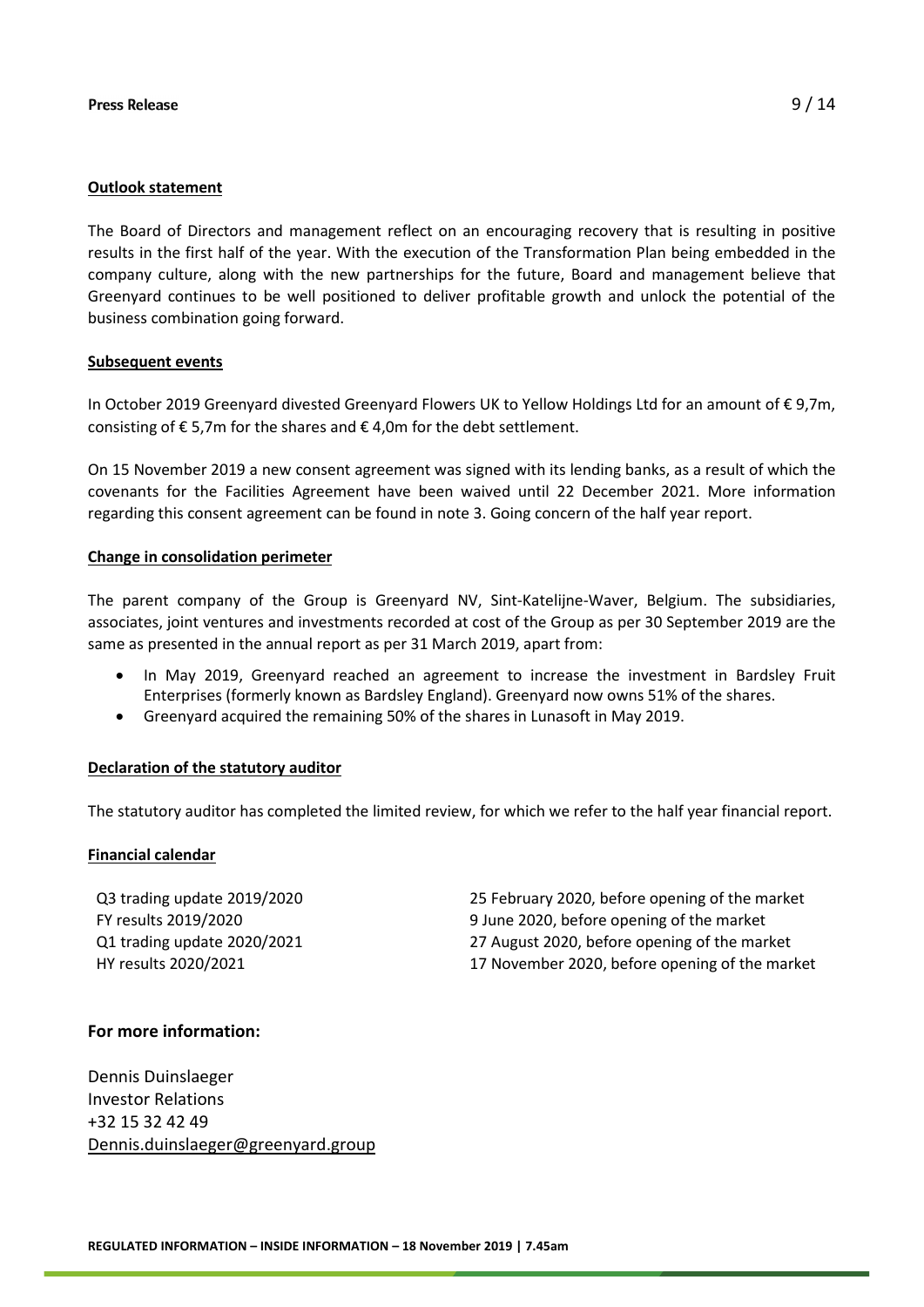#### **About Greenyard**

**Greenyard** (Euronext Brussels: GREEN) is a global market leader of fresh, frozen and prepared fruit & vegetables, flowers and plants. Counting Europe's leading retailers amongst its customer base, Greenyard provides efficient and sustainable solutions to customers and suppliers through best-in-class products, market leading innovation, operational excellence and outstanding service.

Our vision is to make lives healthier by helping people enjoy fruit & vegetables at any moment, easy, fast and pleasurable, whilst fostering nature.

With ca. 9,000 employees operating in 25 countries worldwide, Greenyard identifies its people and key customer and supplier relationships as the key assets which enable it to deliver goods and services worth ca. € 4 billion per annum.

#### **[www.greenyard.group](http://www.greenyard.group/)**

#### **GLOSSARY**

| <b>CAPEX</b>             | Capital expenditures                                                                                                                                                                                                                                                                                                                                                                                                                                                                                                                                                                                                                                                                         |
|--------------------------|----------------------------------------------------------------------------------------------------------------------------------------------------------------------------------------------------------------------------------------------------------------------------------------------------------------------------------------------------------------------------------------------------------------------------------------------------------------------------------------------------------------------------------------------------------------------------------------------------------------------------------------------------------------------------------------------|
| EBIT                     | Operating result                                                                                                                                                                                                                                                                                                                                                                                                                                                                                                                                                                                                                                                                             |
| <b>EPS</b>               | Earnings per share                                                                                                                                                                                                                                                                                                                                                                                                                                                                                                                                                                                                                                                                           |
| Leverage                 | NFD/LTM adjusted EBITDA                                                                                                                                                                                                                                                                                                                                                                                                                                                                                                                                                                                                                                                                      |
| Net financial debt (NFD) | Interest-bearing debt (at nominal value) before the impact of IFRS 16 as of AY 19/20, less<br>derivatives, bank deposits, cash and cash equivalents and restricted cash                                                                                                                                                                                                                                                                                                                                                                                                                                                                                                                      |
| Net result               | Profit/loss (-) for the period from continuing operations                                                                                                                                                                                                                                                                                                                                                                                                                                                                                                                                                                                                                                    |
| Adjusting items          | Adjusting items are one-off expenses and income that in management's judgement need<br>to be disclosed by virtue of their size or incidence. Such items are included in the<br>consolidated income statement in their relevant cost category, but separately disclosed<br>in the chapter Key financial information reconciling EBIT to adjusted EBITDA. Transactions<br>which may give rise to adjusting items are principally restructuring and reorganisation<br>activities, impairments, disposal of assets and investments, claims, IFRS 3 acquisition<br>accounting and merger & acquisition projects and the effect of the accelerated<br>repayment of certain financial indebtedness. |
| <b>Adjusted EBITDA</b>   | EBIT corrected for depreciation, amortisation and impairments excluding adjusting items<br>and as of AY 19/20 the impact of IFRS 16 and EBIT corrected for depreciation,<br>amortisation and impairments from minor divested operations                                                                                                                                                                                                                                                                                                                                                                                                                                                      |
| LTM adjusted EBITDA      | Last twelve months adjusted EBITDA, corrected for acquisitions                                                                                                                                                                                                                                                                                                                                                                                                                                                                                                                                                                                                                               |
| Working capital          | Working capital is the sum of the inventories, trade and other receivables (non-current<br>and current) and trade and other payables (current). In this respect trade and other<br>receivables are corrected for long-term (financing) receivables and accrued interest<br>income and trade and other payables exclude accrued interest expenses and dividend<br>payable.                                                                                                                                                                                                                                                                                                                    |
| AY 19/20                 | Accounting year ending 31 March 2020                                                                                                                                                                                                                                                                                                                                                                                                                                                                                                                                                                                                                                                         |
| AY 18/19                 | Accounting year ended 31 March 2019                                                                                                                                                                                                                                                                                                                                                                                                                                                                                                                                                                                                                                                          |
| H1 19/20                 | First half year of accounting year ending 31 March 2020                                                                                                                                                                                                                                                                                                                                                                                                                                                                                                                                                                                                                                      |
| H1 18/19                 | First half year of accounting year ended 31 March 2019                                                                                                                                                                                                                                                                                                                                                                                                                                                                                                                                                                                                                                       |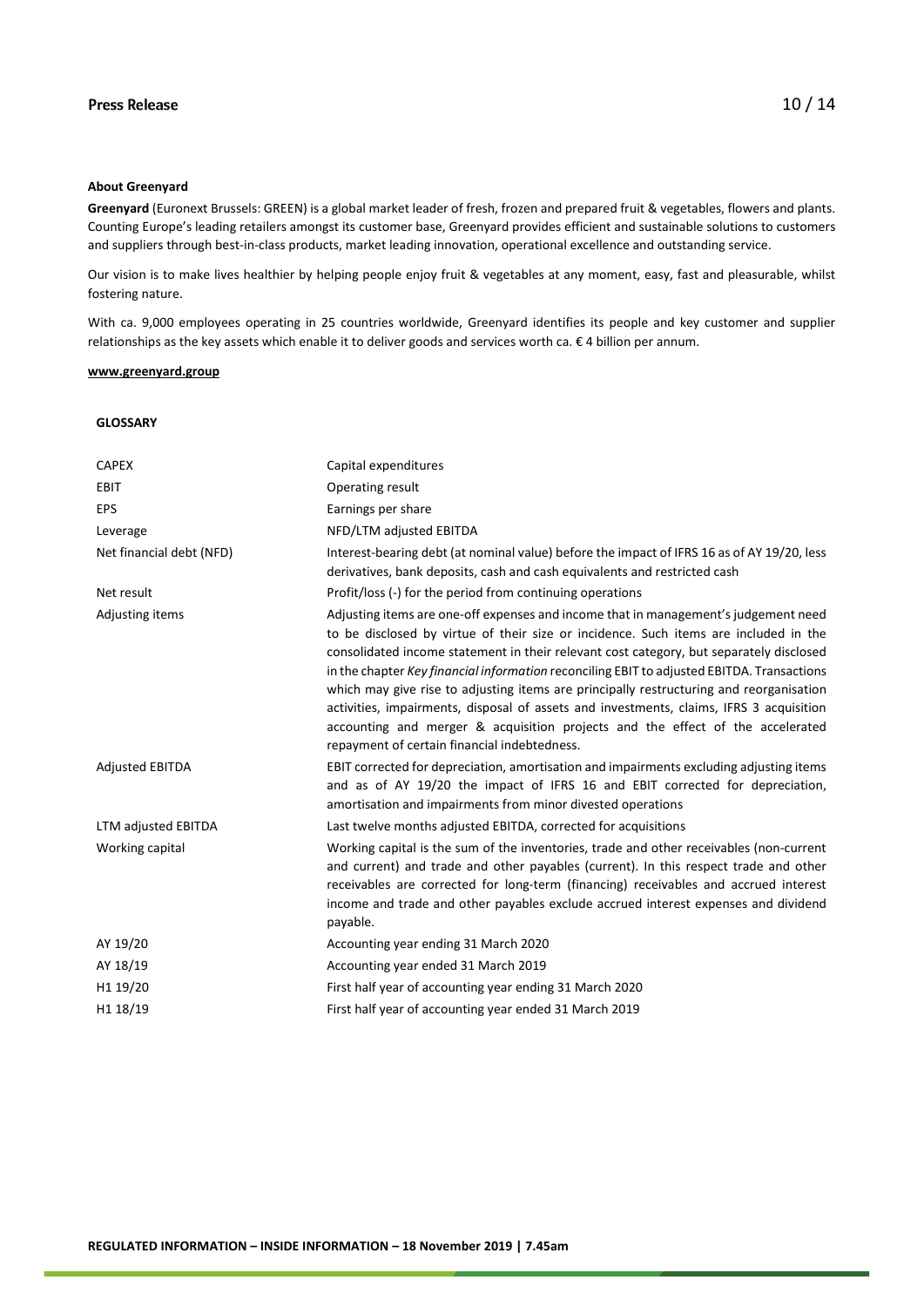# **APPENDIX 1: Consolidated income statement**

| <b>Consolidated income statement</b>                                          | H1 19/20     | H1 18/19     |  |
|-------------------------------------------------------------------------------|--------------|--------------|--|
|                                                                               | €'000        | €'000        |  |
| <b>CONTINUING OPERATIONS</b>                                                  |              |              |  |
| Sales                                                                         | 1.968.905    | 1.979.686    |  |
| Cost of sales                                                                 | $-1.848.747$ | $-1.875.034$ |  |
| Gross profit/loss (-)                                                         | 120.157      | 104.651      |  |
| Selling, marketing and distribution expenses                                  | $-47.786$    | $-49.325$    |  |
| General and administrative expenses                                           | $-71.632$    | $-67.860$    |  |
| Impairment goodwill                                                           |              | $-29.172$    |  |
| Impairment property, plant & equipment and assets classified as held for sale | $-29.500$    |              |  |
| Other operating income/expense (-)                                            | 13.515       | $-1.852$     |  |
| Share of profit/loss (-) of equity accounted investments                      | 214          | 182          |  |
| <b>EBIT</b>                                                                   | $-15.031$    | $-43.376$    |  |
| Interest expense                                                              | $-26.875$    | $-15.844$    |  |
| Interest income                                                               | 356          | 215          |  |
| Other finance result                                                          | $-3.097$     | $-681$       |  |
| Net finance income/cost (-)                                                   | $-29.616$    | $-16.311$    |  |
| Profit/loss (-) before income tax                                             | $-44.647$    | $-59.687$    |  |
| Income tax expense (-)/income                                                 | $-234$       | $-8.420$     |  |
| Profit/loss (-) for the period from continuing operations                     | $-44.881$    | $-68.107$    |  |
| <b>DISCONTINUED OPERATIONS</b>                                                |              |              |  |
| Profit/loss (-) for the period from discontinued operations                   |              | $-44.850$    |  |
| <b>PROFIT/LOSS (-) FOR THE PERIOD</b>                                         | $-44.881$    | $-112.957$   |  |
| Attributable to:                                                              |              |              |  |
| The shareholders of the Group                                                 | $-45.317$    | $-113.378$   |  |
| Non-controlling interests                                                     | 436          | 421          |  |
|                                                                               |              |              |  |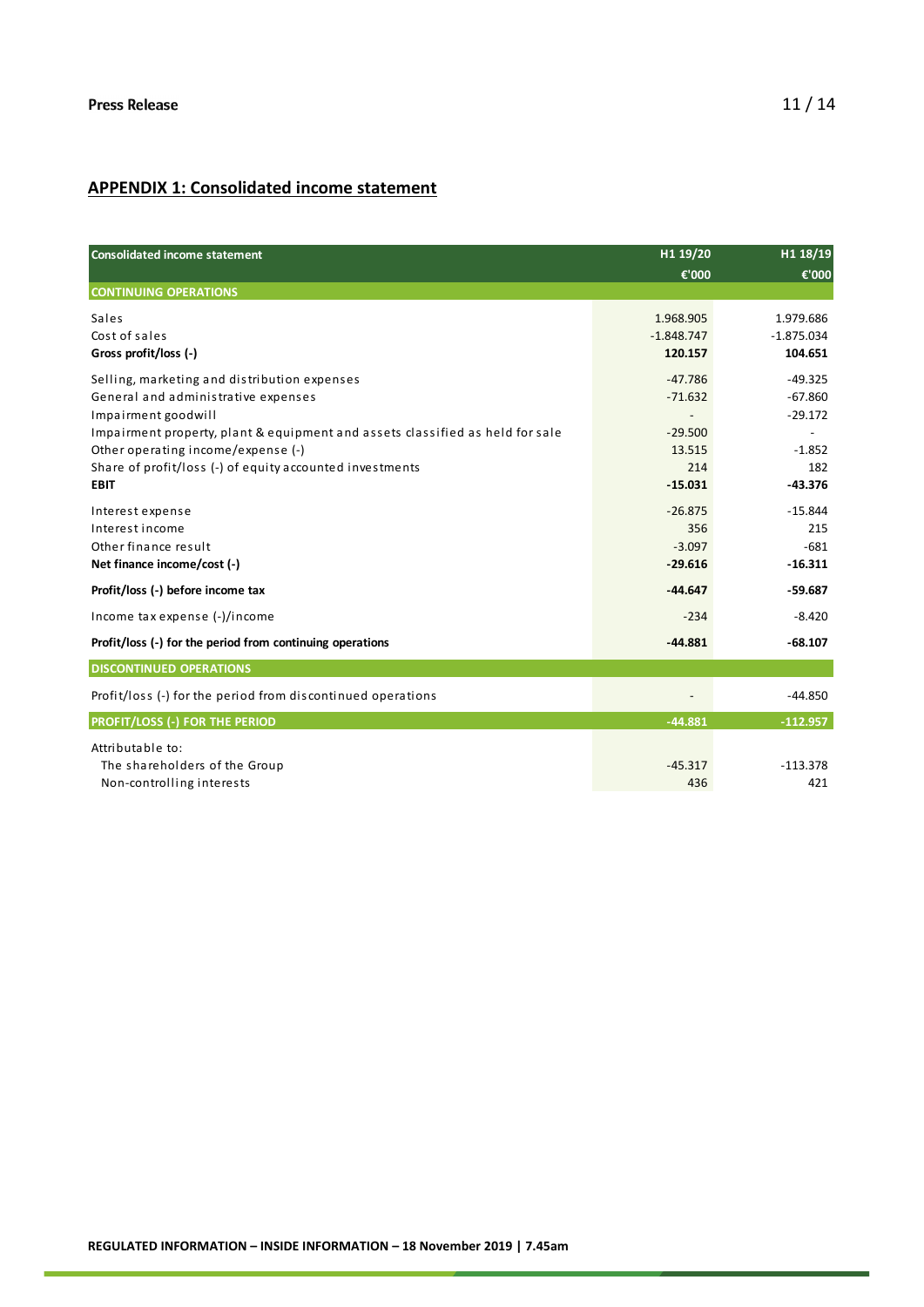# **APPENDIX 2: Consolidated statement of financial position**

| <b>Assets</b>                                 | 30 September 2019        | 31 March 2019 |
|-----------------------------------------------|--------------------------|---------------|
|                                               | €'000                    | €'000         |
| <b>NON-CURRENT ASSETS</b>                     | 1.272.621                | 1.103.798     |
| Property, plant & equipment                   | 327.591                  | 350.318       |
| Goodwill                                      | 477.500                  | 477.247       |
| Other intangible assets                       | 214.165                  | 221.230       |
| Right-of-use assets                           | 224.812                  | 254           |
| <b>Biological assets</b>                      | $\overline{\phantom{a}}$ | 21.713        |
| Investments accounted for using equity method | 7.280                    | 9.833         |
| Other financial assets                        |                          | 5             |
| Deferred tax assets                           | 15.407                   | 16.704        |
| Trade and other receivables                   | 5.862                    | 6.494         |
| <b>CURRENT ASSETS</b>                         | 682.576                  | 753.555       |
| Biological assets                             |                          | 13            |
| Inventories                                   | 318.927                  | 271.625       |
| Trade and other receivables                   | 273.082                  | 284.509       |
| Other financial assets                        | 1.309                    | 1.137         |
| Cash and cash equivalents                     | 74.900                   | 67.880        |
| Restricted cash                               | 1.700                    | 125.000       |
| Assets classified as held for sale            | 12.658                   | 3.391         |
| <b>TOTAL ASSETS</b>                           | 1.955.196                | 1.857.354     |

| <b>Equity and liabilities</b>                                           | 30 September 2019 | 31 March 2019 |
|-------------------------------------------------------------------------|-------------------|---------------|
|                                                                         | €'000             | €'000         |
| <b>EQUITY</b>                                                           | 424.690           | 467.882       |
| Issued capital                                                          | 288.392           | 288.392       |
| Share premium and other capital instruments                             | 317.882           | 317.882       |
| Consolidated reserves                                                   | $-190.274$        | $-144.467$    |
| Cumulative translation adjustments                                      | $-5.986$          | $-5.943$      |
| Non-controlling interests                                               | 14.675            | 12.018        |
| <b>NON-CURRENT LIABILITIES</b>                                          | 512.987           | 197.890       |
| Employee benefit liabilities                                            | 21.407            | 19.046        |
| Provisions                                                              | 9.643             | 10.700        |
| Interest-bearing loans                                                  | 233.158           | 117.347       |
| Lease liabilities                                                       | 204.277           | 190           |
| Other financial liabilities                                             |                   | 26            |
| Trade and other payables                                                | 3.770             | 4.063         |
| Deferred tax liabilities                                                | 40.733            | 46.517        |
| <b>CURRENT LIABILITIES</b>                                              | 1.017.519         | 1.191.583     |
| Provisions                                                              | 4.196             | 12.458        |
| Interest-bearing loans                                                  | 335.577           | 519.917       |
| Lease liabilities                                                       | 25.313            | 84            |
| Other financial liabilities                                             | 899               | 1.572         |
| Trade and other payables                                                | 646.490           | 657.552       |
| Liabilities directly associated with assets classified as held for sale | 5.044             |               |
| <b>TOTAL EQUITY AND LIABILITIES</b>                                     | 1.955.196         | 1.857.354     |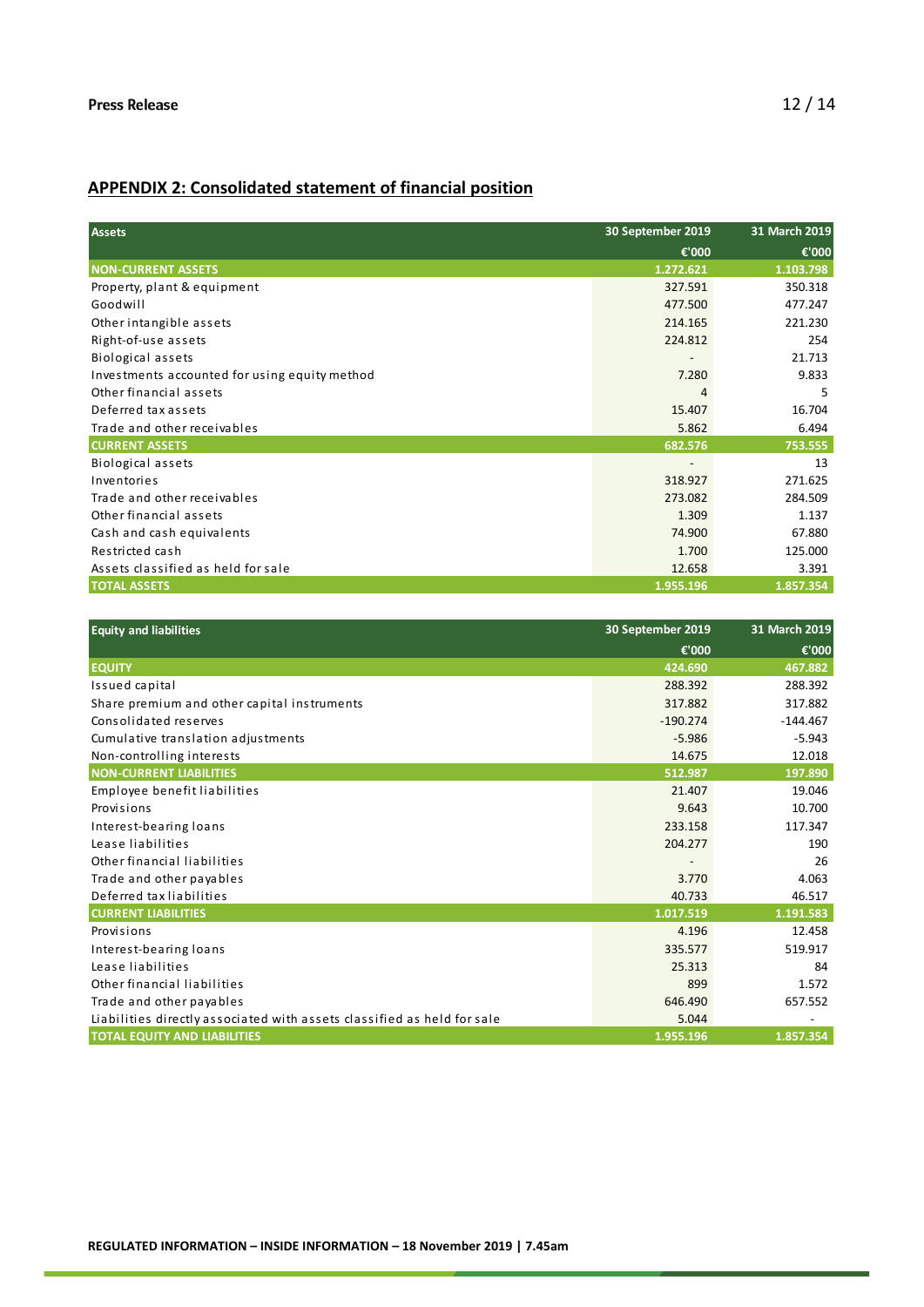# **APPENDIX 3: Reconciliation working capital**

| Reconcillation working capital                                       |                    | 30 September 2019          |                    |                            | 31 March 2019 |                    |  |
|----------------------------------------------------------------------|--------------------|----------------------------|--------------------|----------------------------|---------------|--------------------|--|
|                                                                      |                    | As reported Reconcillation | <b>Total</b>       | As reported Reconcillation |               | <b>Total</b>       |  |
|                                                                      | $\varepsilon$ '000 | €'000                      | $\varepsilon$ '000 | $\varepsilon$ '000         | €'000         | $\varepsilon$ '000 |  |
| Inventories                                                          | 318,927            | ٠                          | 318.927            | 271.625                    | ۰             | 271.625            |  |
| Trade and other receivables (non-<br>current/current) <sup>(1)</sup> | 278.944            | $-4.987$                   | 273.958            | 291.003                    | $-5.936$      | 285.067            |  |
| Current trade and other payables <sup>[2]</sup>                      | $-646,490$         | 7.527                      | $-638.963$         | $-657.552$                 | 9.529         | $-648.023$         |  |
| Working capital                                                      |                    |                            | $-46079$           |                            |               | -91331             |  |

<sup>0</sup> Long-term (financing) receivables for € 4,4m (AY 18/19 € 5,4m) and accrued interest income for € 0,6m (AY 18/19 € 0,6m) are excluded from the reported working capital.

<sup>(2)</sup> Accrued Interest expenses for  $\epsilon$  7,5m (AY 18/19  $\epsilon$  9,5m) are excluded from the reported working capital.

### **APPENDIX 4: Reconciliation net financial debt**

| <b>Reconciliation net financial debt</b>                                         | 30 September 2019 | 31 March 2019            |
|----------------------------------------------------------------------------------|-------------------|--------------------------|
| Cash and cash equivalents                                                        | $-74.900$         | $-67.880$                |
| Restricted cash                                                                  | $-1.700$          | $-125.000$               |
| Interest-bearing loans (non-current/current)                                     | 568.735           | 637.264                  |
| Lease liabilities (non-current/current)                                          | 229.590           | 274                      |
| As reported                                                                      | 721.724           | 444.658                  |
| Net capitalised transaction costs related to the refinancing                     | 3.701             | 4.537                    |
| Net value of the conversion option at inception after amortisation               | 5.842             | 7.071                    |
| Assets classified as held for sale and liabilities directly associated therewith | 512               |                          |
| IFRS 16 impact                                                                   | $-228.762$        | $\overline{\phantom{a}}$ |
| <b>Reconciling items</b>                                                         | $-218.707$        | 11.608                   |
| Net financial debt                                                               | 503.017           | 456.266                  |